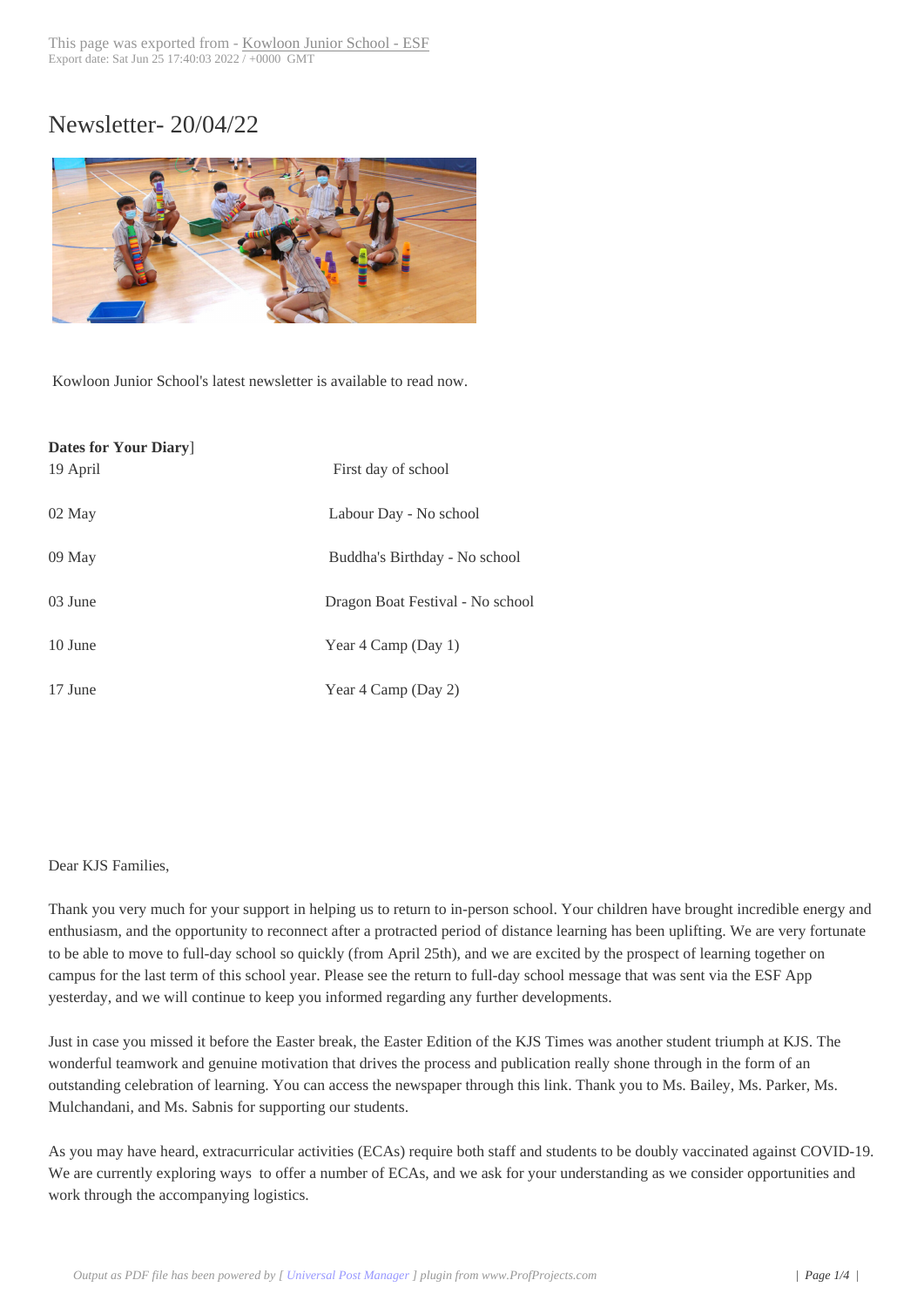Kind regards,

Dr Jamie Schmitz

Principal

### **Daily Temperature and Covid-19 Test Result Reporting**]

Parents can now view or download the instructions here.

## **Message from ESF**]

Dear Parents,

As we open a new term, we are delighted to invite you to another webinar that forms part of our ongoing Parent Partnerships programme.

This webinar is designed to support parents in the continued learning of their children and the strengthening of wellbeing, especially as we move towards resuming in-person learning.

Please sign up for the webinar via this link.

We are keen to hear from you. You can suggest a future webinar topic for discussion using this link: Suggest.

Also, if you have any questions, suggestions or ideas, email parentpartnerships@esfcentre.edu.hk.

English Schools Foundation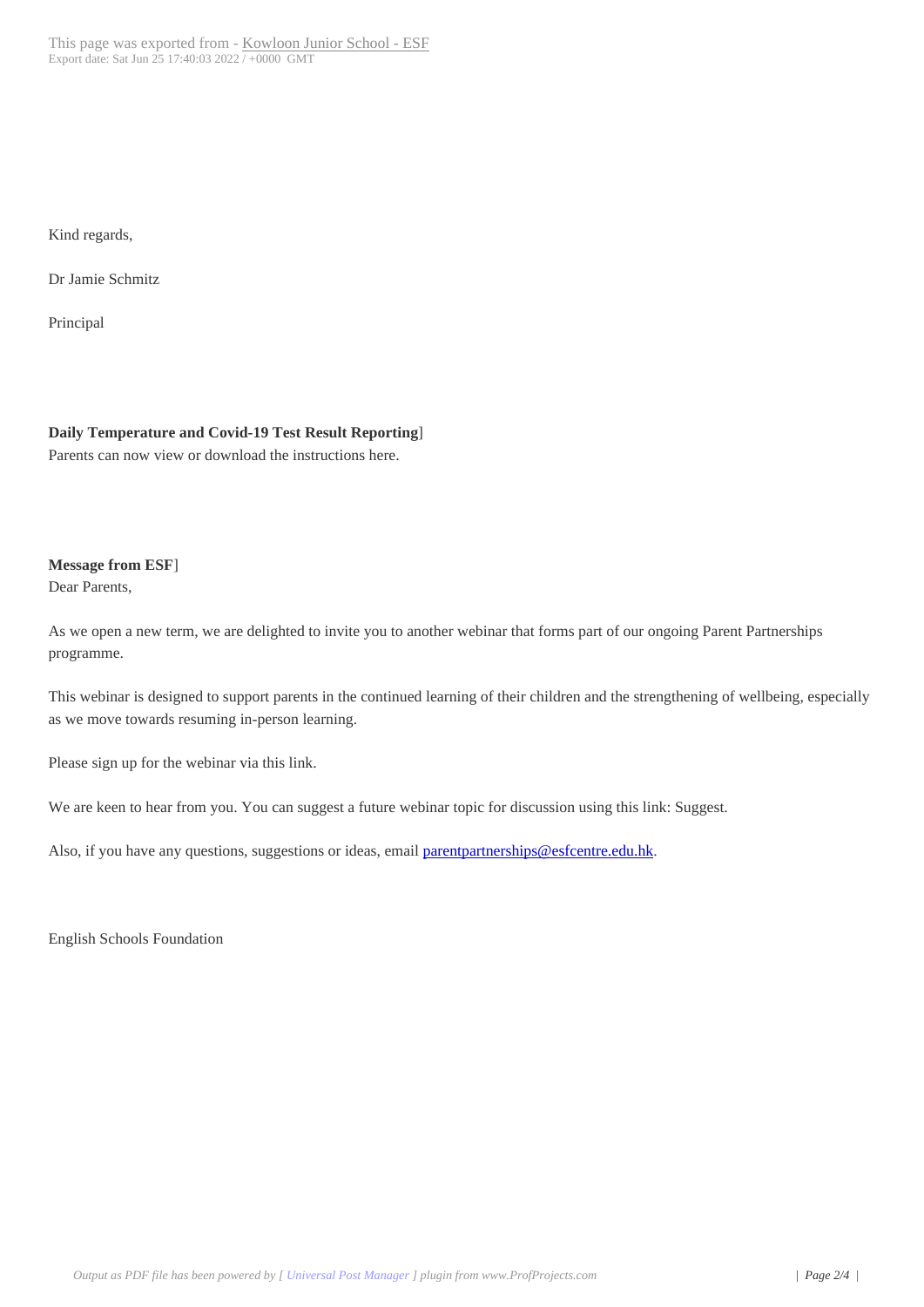



**Promoting Resilience and Positive Mental Wellbeing During Uncertain Times** 

05



uitable for parents with<br>n in Kindergarten to Year 6.

This parent webinar explores the emotional wellbeing of children as we emerge from the fifth wave of the Covid-19 pandemic and begin to make a successful return to in-person learning.

We will focus on how best to recognise and regulate emotions and manage anxiety during the transition period, and how to maintain attuned relationships to enable constructive dialogue between you and

#### This webinar will be delivered by

e Thomasson and Dr Rachael Edwards. For the Q&A<br>way, Learning Diversity Leader, Bradbury School, and<br>covery College.

## **Key Themes**



## 1. Regulating

Recognising emotions and supporting your child in managing their feelings.



### 2. Relating

Maintaining an attuned relationship with your child and supporting them to re-establish and develop meaningful connections with peers at school.



### 3. Reasoning

Tips and suggestions for how to talk to your child about Covid-19 and to help them make sense of uncertainty.

### **Student Success]**

The celebration of student success will channel to our Facebook page. You can find the school's Facebook here. Please keep the photos and stories coming of our children shooting the AAROW's of Success!